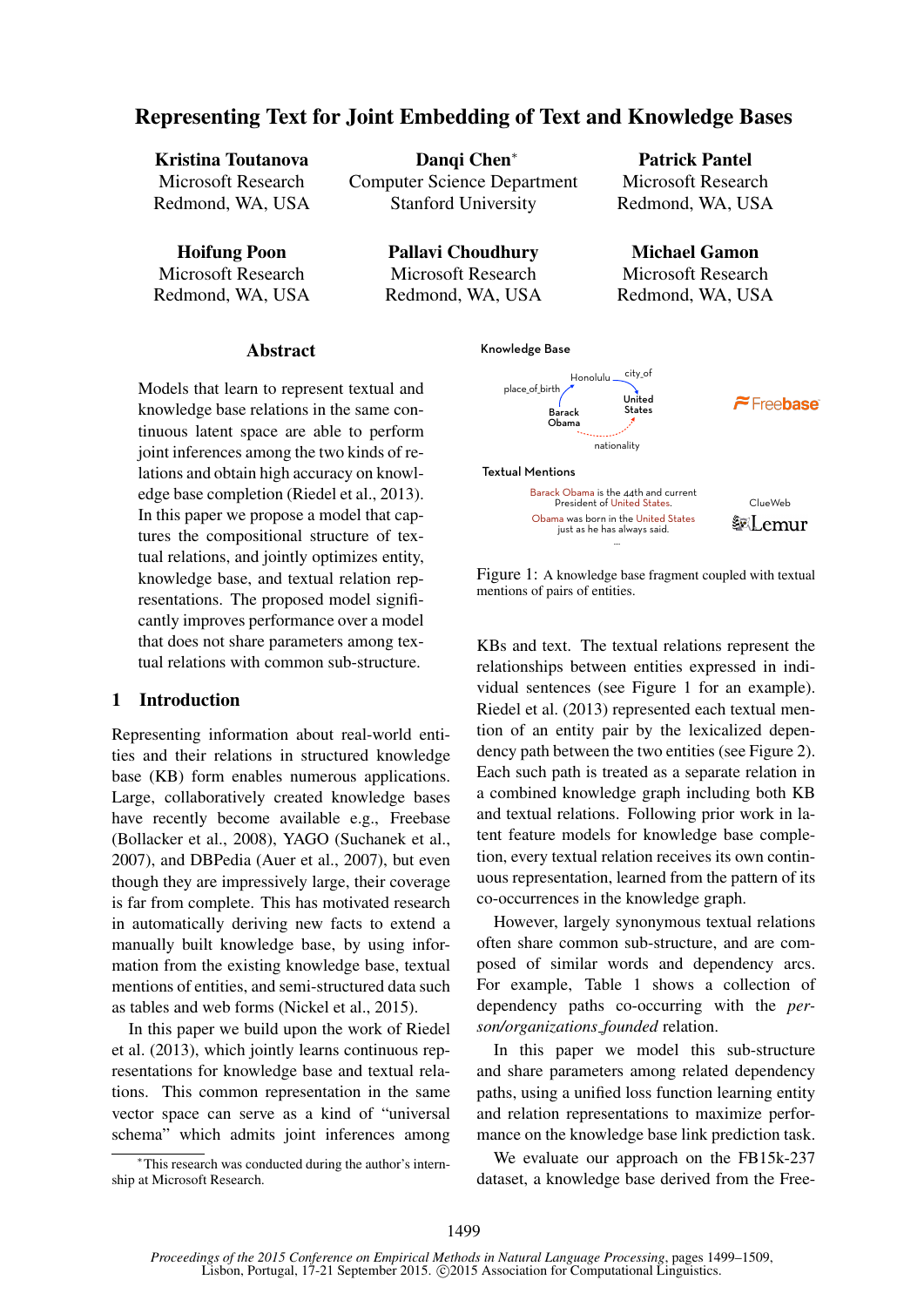base subset FB15k (Bordes et al., 2013) and filtered to remove highly redundant relations (Toutanova and Chen, 2015). The knowledge base is paired with textual mentions for all entity pairs derived from  $ClueWeb12<sup>1</sup>$  with Freebase entity mention annotations (Gabrilovich et al., 2013).

We show that using a convolutional neural network to derive continuous representations for textual relations boosts the overall performance on link prediction, with larger improvement on entity pairs that have textual mentions.

# 2 Related Work

There has been a growing body of work on learning to predict relations between entities without requiring sentence-level annotations of textual mentions at training time. We group such related work into three groups based on whether KB, text, or both sources of information are used. Additionally, we discuss related work in the area of supervised relation extraction using continuous representations of text, even though we do not use supervision at the level of textual mentions.

### Knowledge base completion

Nickel et al. (2015) provide a broad overview of machine learning models for knowledge graphs, including models based on observed graph features such as the path ranking algorithm (Lao et al., 2011), models based on continuous representations (latent features), and model combinations (Dong et al., 2014). These models predict new facts in a given knowledge base, based on information from existing entities and relations. From this line of work, most relevant to our study is prior work evaluating continuous representation models on the FB15k dataset. Yang et al. (2015) showed that a simple variant of a bilinear model DISTMULT outperformed TRANSE (Bordes et al., 2013) and more richly parameterized models on this dataset. We therefore build upon the best performing prior model DISTMULT from this line of work, as well as additional models E and F developed in the context of text-augmented knowledge graphs (Riedel et al., 2013), and extend them to incorporate compositional representations of textual relations.

#### Relation extraction using distant supervision

A number of works have focused on extracting new instances of relations using information from textual mentions, without sophisticated modeling of prior knowledge from the knowledge base. Mintz et al. (2009) demonstrated that both surface context and dependency path context were helpful for the task, but did not model the compositional sub-structure of this context. Other work proposed more sophisticated models that reason about sentence-level hidden variables (Riedel et al., 2010; Hoffmann et al., 2011; Surdeanu et al., 2012) or model the noise arising from the incompleteness of knowledge bases and text collections (Ritter et al., 2013), *inter alia*. Our work focuses on representing the compositional structure of sentential context for learning joint continuous representations of text and knowledge bases.

# Combining knowledge base and text information

A combination of knowledge base and textual information was first shown to outperform either source alone in the framework of path-ranking algorithms in a combined knowledge base and text graph (Lao et al., 2012). To alleviate the sparsity of textual relations arising in such a combined graph, (Gardner et al., 2013; Gardner et al., 2014) showed how to incorporate clusters or continuous representations of textual relations. Note that these vector representations are based on the co-occurrence patterns for the textual relations and not on their compositional structure. Cooccurrence based textual relation representations were also learned in (Neelakantan et al., 2015). Wang et al. (2014a) combined knowledge base and text information by embedding knowledge base entities and the words in their names in the same vector space, but did not model the textual cooccurrences of entity pairs and the expressed textual relations. Weston et al. (2013) combined continuous representations from a knowledge base and textual mentions for prediction of new relations. The two representations were trained independently of each other and using different loss functions, and were only combined at inference time. Additionally, the employed representations of text were non-compositional.

In this work we train continuous representations of knowledge base and textual relations jointly, which allows for deeper interactions between the

<sup>1</sup>http://lemurproject.org/clueweb12/ FACC1/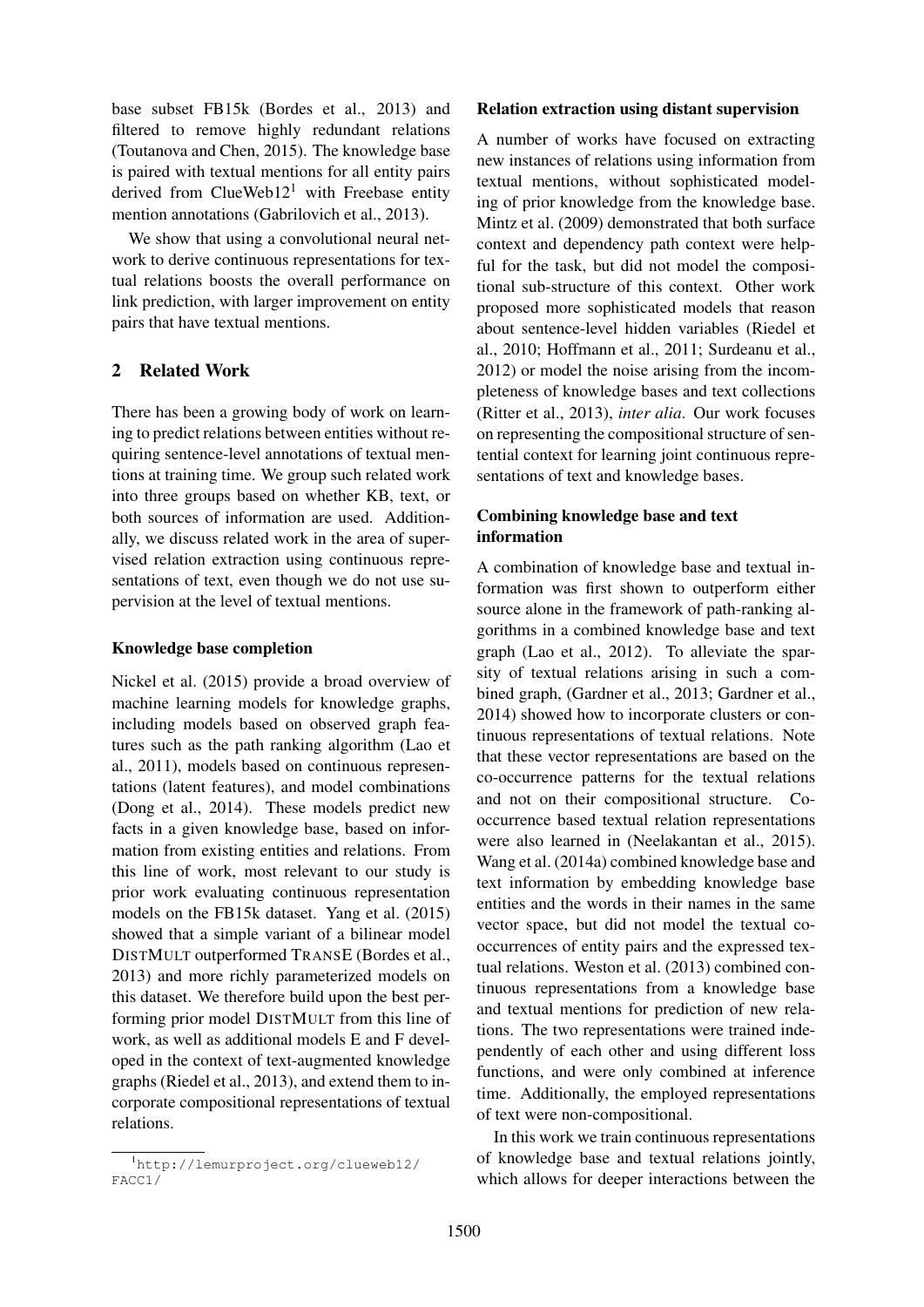sources of information. We directly build on the universal schema approach of Riedel et al. (2013) as well as the universal schema extension of the DISTMULT model mentioned previously, to improve the representations of textual relations by capturing their compositional structure. Additionally, we evaluate the approach on a dataset that contains rich prior information from the training knowledge base, as well as a wealth of textual information from a large document collection.

# Continuous representations for supervised relation extraction

In contrast to the work reviewed so far, work on sentence-level relation extraction using direct supervision has focused heavily on representing sentence context. Models using hand-crafted features have evolved for more than a decade, and recently, models using continuous representations have been found to achieve new state-of-the-art performance (Zeng et al., 2014; Gormley et al., 2015). Compared to work on representation learning for sentence-level context, such as this recent work using LSTM models on constituency or dependency trees (Tai et al., 2015), our approach using a one-hidden-layer convolutional neural network is relatively simple. However, even such a simple approach has been shown to be very competitive (Kim, 2014).

# 3 Models for knowledge base completion

We begin by introducing notation to define the task, largely following the terminology in Nickel et al. (2015). We assume knowledge bases are represented using RDF triples, in the form (*subject*, *predicate*, *object*), where the subject and object are entities and the predicate is the type of relation. For example, the KB fragment shown in Figure 1 is shown as a knowledge graph, where the entities are the nodes, and the relations are shown as directed labeled edges: we see three entities participating in three relation instances indicated by the edges. For brevity, we will denote triples by  $(e_s, r, e_o)$ , where  $e_s$  and  $e_o$  denote the subject and object entities, respectively.

The task is, given a training KB consisting of entities with some relations between them, to predict new relations (links) that do not appear in the training KB. More specifically, we will build models that rank candidate entities for given queries  $(e_s, r, ?)$  or  $(?, r, e_o)$ , which ask about the object



Figure 2: Textual relation extracted from an entity pair mention.

or subject of a given relation.

This task setting has been used in models for KB completion previously, e.g. (Dong et al., 2014; Gardner et al., 2014), even though it has not been standard in evaluations of distant supervision for relation extraction (Mintz et al., 2009; Riedel et al., 2013). The advantage of this evaluation setting is that it enables automatic evaluation without requiring humans to label candidate extractions, while making only a *local* closed world assumption for the completeness of the knowledge base — i.e., if one object  $e_0$  for a certain subject / relation pair  $(e_s, r)$  is present in the knowledge base, it is assumed likely that all other objects  $(e_s, r, e'_o)$ will be present. Such an assumption is particularly justified for nearly functional relations.

1 To incorporate textual information, we follow prior work (Lao et al., 2012; Riedel et al., 2013) and represent both textual and knowledge base relations in a single graph of "universal" relations. The textual relations are represented as full lexicalized dependency paths, as illustrated in Figure 2. An instance of the textual relation SUBJECT ←  $\phi$ *president*  $\xrightarrow{\text{prep}}$  *of*  $\xrightarrow{\text{obj}}$  objects connecting the entities BARACK OBAMA and UNITED STATES, is added to the knowledge graph based on this sentential occurrence.

To present the models for knowledge base completion based on such combined knowledge graphs, we first introduce some notation. Let  $\mathcal E$ denote the set of entities in the knowledge graph and let  $R$  denote the set of relation types. We denote each possible triple as  $T = (e_s, r, e_o)$  where  $e_s, e_o \in \mathcal{E}, r \in \mathcal{R}$ , and model its presence with a binary random variable  $y_T \in \{0, 1\}$  which indicates whether the triple exists. The models we build score possible triples (es, r, eo) using *continuous representations* (*latent features*) of the three elements of the triple. The models use scoring function  $f(e_s, r, e_o)$  to represent the model's confidence in the existence of the triple. We present the models and then the loss function used to train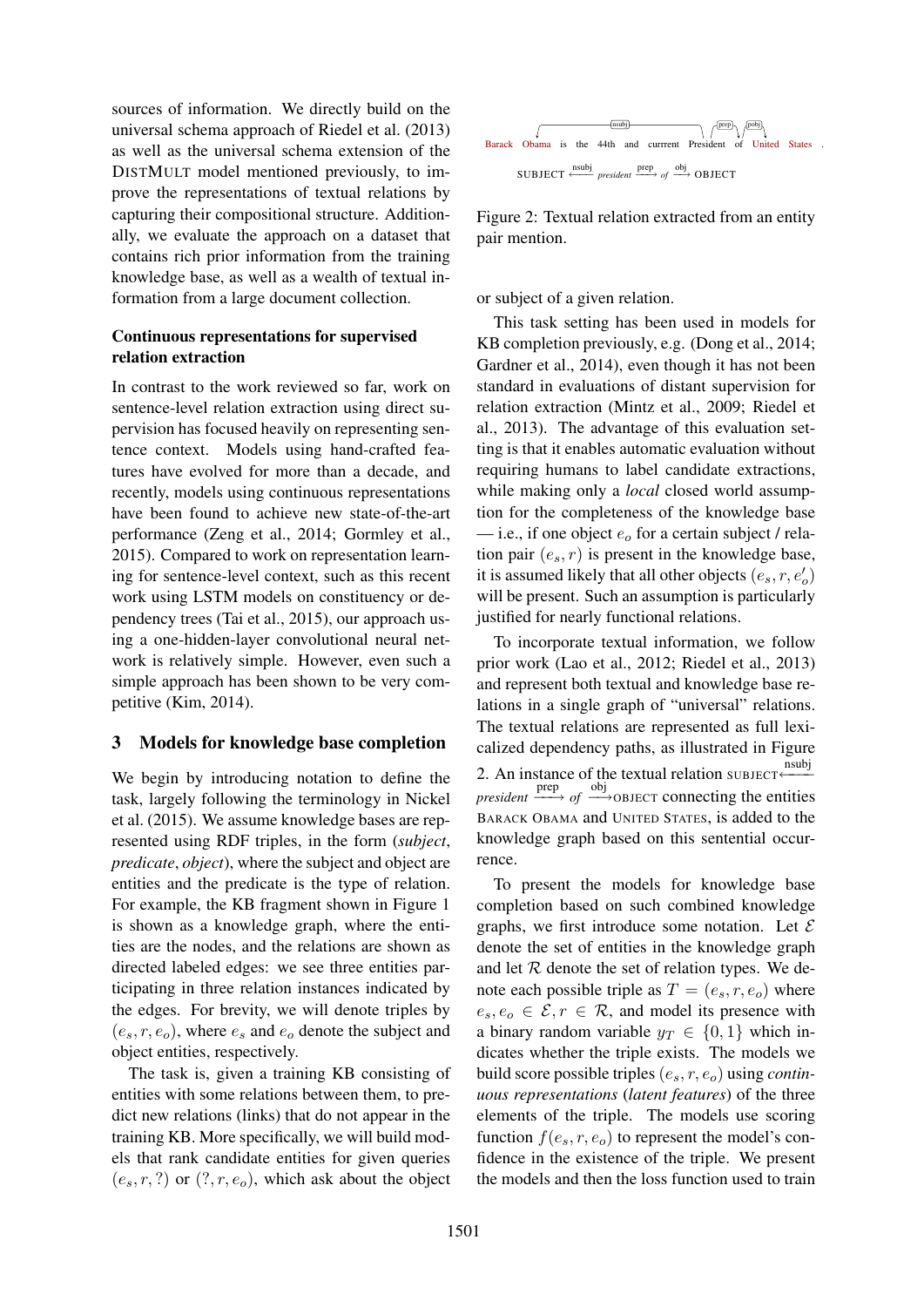

Figure 3: The continuous representations for model F, E and DISTMULT.

their parameters.

#### 3.1 Basic Models

We begin with presenting the three models from prior work that this research builds upon. They all learn latent continuous representations of relations and entities or entity pairs, and score possible triples based on the learned continuous representations. Each of the models can be defined on a knowledge graph containing entities and KB relations only, or on a knowledge graph additionally containing textual relations. We use models F and E from (Riedel et al., 2013) where they were used for a combined KB+text graph, and model DIST-MULT from (Yang et al., 2015), which was originally used for a knowledge graph containing only KB relations.

dimensional vector for each relation  $r$ , and the As shown in Figure 3, model F learns a Kdimensional latent feature vector for each candidate entity pair  $(e_s, e_o)$ , as well as a samescoring function is simply defined as their inner product:  $f(e_s, r, e_o) = v(r)^\intercal v(e_s, e_o)$ . Therefore, different pairs sharing the same entity would not share parameters in this model.

Model E does not have parameters for entity pairs, and instead has parameters for individual entities. It aims to capture the compatibility between entities and the subject and object positions of relations. For each relation type  $r$ , the model learns two latent feature vectors  $v(r_s)$  and  $v(r_o)$  of dimension K. For each entity (node)  $e_i$ , the model also learns a latent feature vector of the same dimensionality. The score of a candidate triple  $(e_s, r, e_o)$  is defined as  $f(e_s, r, e_o)$  =  $v(r_s)^\intercal v(e_s) + v(r_o)^\intercal v(e_o)$ . It can be seen that when a subject entity is fixed in a query  $(e_s, r, ?)$ , the ranking of candidate object entity fillers according to  $f$  does not depend on the subject entity but only on the relation type r.

The third model DISTMULT, is a special form of a bilinear model like RESCAL (Nickel et al., 2011), where the non-diagonal entries in the relation matrices are assumed to be zero. This model was proposed in Yang et al. (2015) and was shown to outperform prior work on the FB15k dataset. In this model, each entity  $e_i$  and each relation  $r$ is assigned a latent feature vector of dimension K. The score of a candidate triple  $(e_s, r, e_o)$  is defined as  $f(e_s, r, e_o) = v(r)^\intercal (v(e_s) \circ v(e_o))$ , where  $\circ$ denotes the element-wise vector product. In this model, entity pairs which share an entity also share parameters, and the ranking of candidate objects for queries  $(e_s, r, ?)$  depends on the subject entity.

Denote  $N_e = |\mathcal{E}|, N_r = |\mathcal{R}|$ , and  $K = \text{di}$ mension of latent feature vectors, then model E has  $KN_e + 2KN_r$  parameters and model DIST-MULT has  $KN_e + KN_r$  parameters. Model F has  $KN_e^2 + KN_r$  parameters, although most entity pairs will not co-occur in the knowledge base or text.

In the basic models, knowledge base and textual relations are treated uniformly, and each textual relation receives its own latent representation of dimensionality  $K$ . When textual relations are added to the training knowledge graph, the total number of relations  $|\mathcal{R}|$  grows substantially (it increases from 237 to more than 2.7 million for the dataset in this study), resulting in a substantial increase in the total number of independent parameters.

Note that in all of these models queries about the arguments of knowledge base relations  $(e_s, r, ?)$  are answered by scoring functions looking only at the entity and KB relation representations, without using representations of textual mentions. The textual mention information and representations are only used at training time to improve the learned representations of KB relations and entities.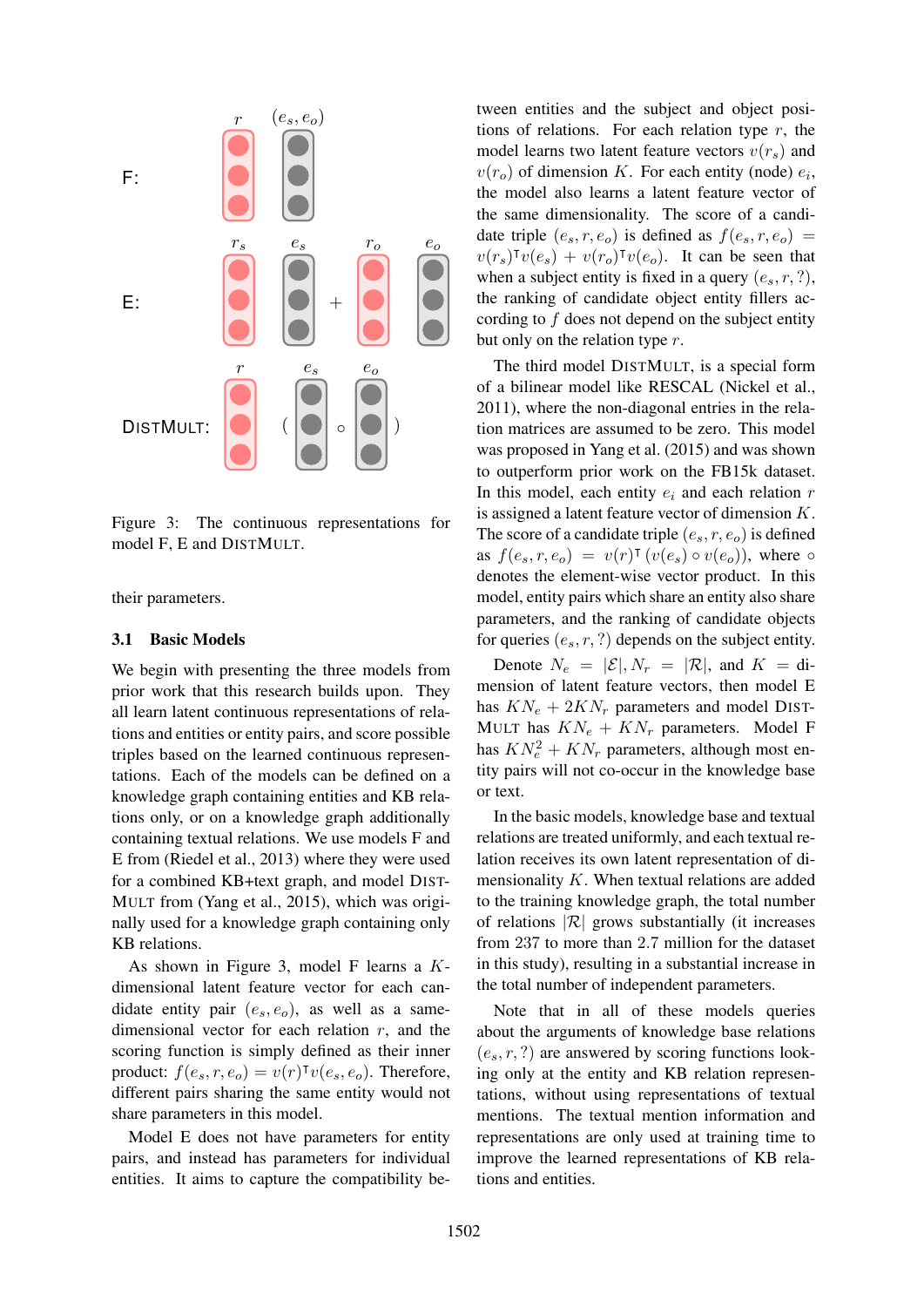### 3.2 CONV: Compositional Representations of Textual Relations

In the standard latent feature models discussed above, each textual relation is treated as an atomic unit receiving its own set of latent features. However, many textual relations differ only slightly in the words or dependency arcs used to express the relation. For example, Table 1 shows several textual patterns that co-occurr with the relation *person/organizations founded* in the training KB. While some dependency paths occur frequently, many very closely related ones have been observed only once. The statistical strength of the model could be improved if similar dependency paths have a shared parameterization. We build on work using similar intuitions for other tasks and learn compositional representations of textual relations based on their internal structure, so that the derived representations are accurate for the task of predicting knowledge base relations.

We use a convolutional neural network applied to the lexicalized dependency paths treated as a sequence of words and dependency arcs with direction. Figure 4 depicts the neural network architecture. In the first layer, each word or directed labeled arc is mapped to a continuous representation using an embedding matrix V. In the hidden layer, every window of three elements is mapped to a hidden vector using position-specific maps W, a bias vector b, and a tanh activation function. A max-pooling operation over the sequence is applied to derive the final continuous representation for the dependency path.

The CONV representation of textual relations can be used to augment any of the three basic models. The difference between a basic model and its CONV-augmented variant is in the parameterization of textual mentions. The basic models learn distinct latent feature vectors of dimensionality K for all textual relation types, whereas the CONV models derive the K-dimensional latent feature vectors for textual relation types as the activation at the top layer of the convolutional network in Figure 4, given the corresponding lexicalized dependency path as input.

#### 3.3 Training loss function

All basic and CONV-augmented models use the same training loss function. Our loss function is motivated by the link prediction task and the performance measures used. As previously men-

tioned, the task is to predict the subject or object entity for given held-out triples  $(e_s, r, e_o)$ , i.e., to rank all entities with respect to their likelihood of filling the respective position in the triple<sup>2</sup> . We would thus like the model to score correct triples  $(e_s, r, e_o)$  higher than incorrect triples  $(e', r, e_o)$  and  $(e_s, r, e')$  which differ from the correct triple by one entity. Several approaches (Nickel et al., 2015) use a margin-based loss function. We use an approximation to the negative loglikelihood of the correct entity filler instead<sup>3</sup>. We define the conditional probabilities  $p(e_o|e_s, r)$  and  $p(e_s|r, e_o)$  for object and subject entities given the relation and the other argument as follows:

$$
p(e_o|e_s, r; \Theta) = \frac{e^{f(e_s, r, e_o; \Theta)}}{\sum_{e' \in Neg(e_s, r, ?)} e^{f(e_s, r, e'; \Theta)}}
$$

Conditional probabilities for subject entities  $p(e_s|e_o, r; \Theta)$  are defined analogously. Here  $\Theta$  denotes all the parameters of latent features. The denominator is defined using a set of entities that do not fill the object position in any relation triple  $(e_s, r, ?)$  in the training knowledge graph. Since the number of such entities is impractically large, we sample negative triples from the full set. We also limit the candidate entities to ones that have types consistent with the position in the relation triple (Chang et al., 2014; Yang et al., 2015), where the types are approximated following Toutanova and Chen (2015). Additionally, since the task of predicting textual relations is auxiliary to the main task, we use a weighting factor  $\tau$ for the loss on predicting the arguments of textual relations (Toutanova and Chen, 2015).

Denote  $T$  as a set of triples, we define the loss  $L(\mathcal{T};\Theta)$  as:

$$
L(\mathcal{T}; \Theta) = - \sum_{(e_s, r, e_o) \in \mathcal{T}} \log p(e_o|e_s, r; \Theta)
$$

$$
- \sum_{(e_s, r, e_o) \in \mathcal{T}} \log p(e_s|e_o, r; \Theta)
$$

Let  $T_{KB}$  and  $T_{text}$  represent the set of knowledge base triples and textual relation triples respectively. The final training loss function is de-

 $2$ Our experimental comparison focuses on predicting object entities only, but we consider both argument types in the training loss function.

<sup>&</sup>lt;sup>3</sup>Note that both margin-based and likelihood-based loss functions are susceptible to noise from potential selection of false negative examples. An empirical comparison of training loss functions would be interesting.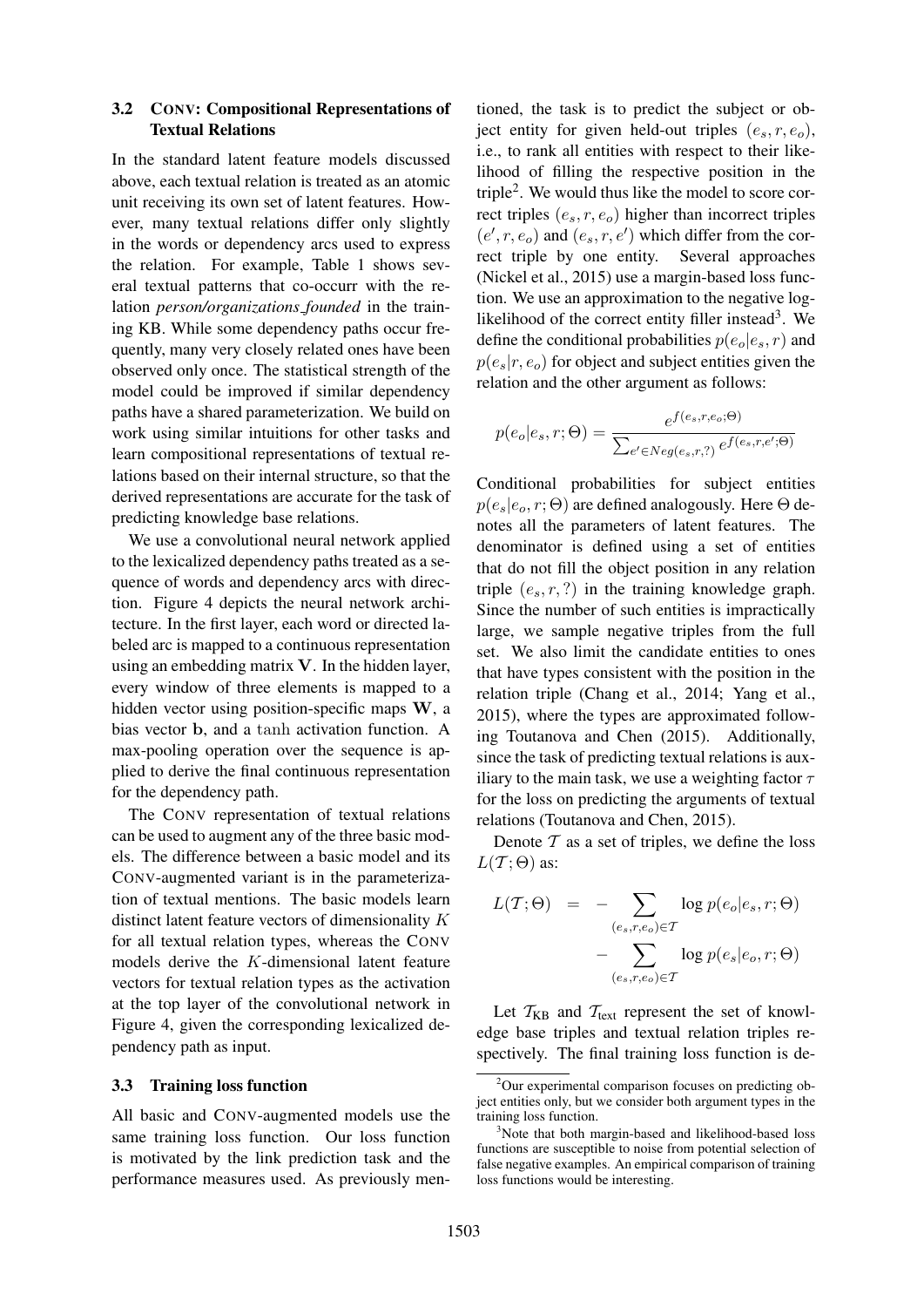| <b>Textual Pattern</b>                                                                                                                           | Count                       |
|--------------------------------------------------------------------------------------------------------------------------------------------------|-----------------------------|
| $SUBJECT \xrightarrow{appos} founder \xrightarrow{prep} of \xrightarrow{pobj} OBJECT$                                                            | 12                          |
| $SUBIECT \xleftarrow{nsubj} co-founded \xrightarrow{dobj} OBIECT$                                                                                | 3                           |
| $SUBJECT \xrightarrow{appos} co-founder \xrightarrow{prep} of \xrightarrow{pobj} OBJECT$                                                         | 3                           |
| SUBJECT $\xrightarrow{\text{conj}}$ co-founder $\xrightarrow{\text{prep}}$ of $\xrightarrow{\text{pobj}}$ OBJECT                                 | 3                           |
| $SUBJECT \xleftarrow{pobj} with \xleftarrow{prep} co-founded \xrightarrow{dobj} OBJECT$                                                          | $\mathfrak{D}$              |
| $SUBJECT \xleftarrow{nsubj} signed \xrightarrow{xcomp} established \xrightarrow{dobj} OBJECT$                                                    | $\mathfrak{D}$              |
| SUBJECT $\xleftarrow{\text{pobj}}$ with $\xleftarrow{\text{prep}}$ founders $\xrightarrow{\text{prep}}$ of $\xrightarrow{\text{pobj}}$ OBJECT    | $\mathfrak{D}$              |
| $SUBJECT \xrightarrow{appos} founders \xrightarrow{prep} of \xrightarrow{pobj} OBJECT$                                                           | $\mathfrak{D}$              |
| $SUBJECT \xleftarrow{nsubj} one \xrightarrow{prep} of \xrightarrow{pobj} founders \xrightarrow{prep} of \xrightarrow{pobj} OBJECT$               | $\mathfrak{D}$              |
| $SUBIECT \xleftarrow{nsubj} founded \xrightarrow{dobj} production \xrightarrow{conj} OBIECT$                                                     | $\mathcal{D}_{\mathcal{A}}$ |
| SUBJECT <u>Appose</u> partner $\xrightarrow{pobj}$ with $\xrightarrow{prep}$ founded $\xrightarrow{dobj}$ production $\xrightarrow{conj}$ OBJECT |                             |
| $SUBJECT \xleftarrow{pobj} by \xleftarrow{prep} co-founded \xleftarrow{rcmod} OBJECT$                                                            |                             |
| SUBJECT $\xrightarrow{\text{nn}}$ co-founder $\xrightarrow{\text{prep}}$ of $\xrightarrow{\text{pobj}}$ OBJECT                                   |                             |
| SUBJECT $\frac{dep}{\longrightarrow}$ co-founder $\frac{prep}{\longrightarrow}$ of $\frac{pobj}{\longrightarrow}$ OBJECT                         |                             |
| $SUBJECT \xleftarrow{nsubj} helped \xrightarrow{xcomp} establish \xrightarrow{dobj} OBJECT$                                                      |                             |
| $SUBIECT \xleftarrow{nsubj} signed \xrightarrow{xcomp} creating \xrightarrow{dobj} OBJECT$                                                       |                             |

Table 1: Textual patterns occurring with entity pairs in a *person/organizations founded* relationship. The count indicates the number of training set instances that have this KB relation, which co-occur with each textual pattern.



Figure 4: The convolutional neural network architecture for representing textual relations.

fined as:

$$
L(\mathcal{T}_{\text{KB}};\Theta) + \tau L(\mathcal{T}_{\text{text}};\Theta) + \lambda \|\Theta\|^2,
$$

where  $\lambda$  is the regularization parameter, and  $\tau$  is the weighing factor of the textual relations.

The parameters of all models are trained using a batch training algorithm. The gradients of the basic models are straightforward to compute, and the gradients of the convolutional network parameters for the CONV-augmented models are also not hard to derive using back-propagation.

### 4 Experiments

### Dataset and Evaluation Protocol

We use the FB15k-237<sup> $4$ </sup> dataset, which is a subset of FB15k (Bordes et al., 2013) that excludes redundant relations and direct training links for held-out triples, with the goal of making the task more realistic (Toutanova and Chen, 2015). The FB15k dataset has been used in multiple studies on knowledge base completion (Wang et al., 2014b; Yang et al., 2015). Textual relations for

<sup>4</sup>Check the first author's website for a release of the dataset.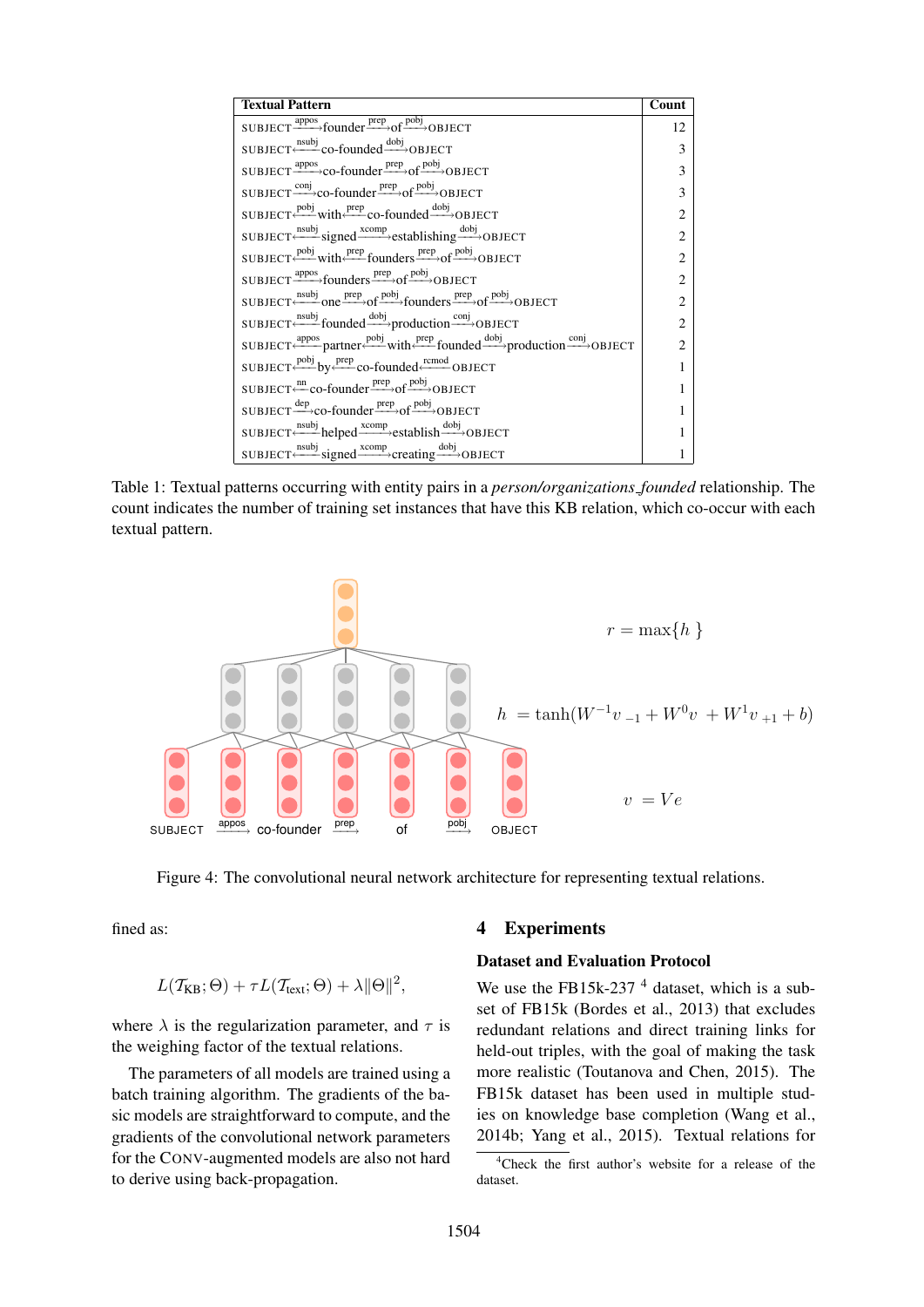FB15k-237 are extracted from 200 million sentences in the ClueWeb12 corpus coupled with Freebase mention annotations (Gabrilovich et al., 2013), and include textual links of all co-occurring entities from the KB set. After pruning<sup>5</sup>, there are 2.7 million unique textual relations that are added to the knowledge graph. The set of textual relations is larger than the set used in Toutanova and Chen (2015) (25,000 versus 2.7 million), leading to improved performance.

The number of relations and triples in the training, validation and test portions of the data are given in Table 2. The two rows list statistics for the KB and text portions of the data separately. The 2.7 million textual relations occur in 3.9 million text triples. Almost all entities occur in textual relations (13,937 out of 14,541). The numbers of triples for textual relations are shown as zero for the validation and test sets because we don't evaluate on prediction of textual relations (all text triples are used in training). The percentage of KB triples that have textual relations for their pair of entities is 40.5% for the training, 26.6% for the validation, and 28.1% for the test set. While 26.6% of the validation set triples have textual mentions, the percentage with textual relations that have been seen in the training set is 18.4%. Having a mention increases the chance that a random entity pair has a relation from  $0.1\%$ to 5.0% — a fifty-fold increase.

Given a set of triples in a set disjoint from a training knowledge graph, we test models on predicting the object of each triple, given the subject and relation type. We rank all entities in the training knowledge base in order of their likelihood of filling the argument position. We report the mean reciprocal rank (MRR) of the correct entity, as well as  $HITS@10$  — the percentage of test triples for which the correct entity is ranked in the top 10. We use *filtered* measures following the protocol proposed in Bordes et al. (2013) — that is, when we rank entities for a given position, we remove all other entities that are known to be part of an existing triple in the training, validation, or test set. This avoids penalizing the model for ranking other correct fillers higher than the tested entity.

#### Implementation details

We used a value of  $\lambda = 1$  for the weight of the  $L_2$  penalty for the main results in Table 3, and present some results on the impact of  $\lambda$  at the end of this section. We used batch optimization after initial experiments with AdaGrad showed inferior performance. L-BFGS (Liu and Nocedal, 1989) and RProp (Riedmiller and Braun, 1993) were found to converge to similar function values, with RProp converging significantly faster. We thus used RProp for optimization. We initialized the KB+text models from the KB-only models and also from random initial values (sampled from a Gaussian distribution), and stopped optimization when the overall MRR on the validation set decreased. For each model type, we chose the better of random and KB-only initialization. The word embeddings in the CONV models were initialized using the 50-dimensional vectors from Turian et al. (2010) in the main experiments, with a slight positive impact. The effect of initialization is discussed at the end of the section.

The number of negative examples for each triple was set to 200. Performance improved substantially when the number of negative examples was increased and reached a plateau around 200. We chose the optimal number of latent feature dimensions via a grid search to optimize MRR on the validation set, testing the values 5, 10, 15, 35, 50, 100, 200 and 500. We also performed a grid search over the values of the parameter  $\tau$ , testing values in the set  $\{0.01, 0.1, 0.25, 0.5, 1\}$ . The best dimension for latent feature vectors was 10 for most KBonly models (not including model F), and 5 for the two model configurations including F. We used  $K = 10$  for all KB+text models, as higher dimension was also not helpful for them.

### Experimental results

In Table 3 we show the performance of different models and their combinations<sup>6</sup>, both when using textual mentions (*KB+text*), and when using only knowledge base relations (*KB only*). In the KB+text setting, we evaluate the contribution of the CONV representations of the textual relations. The upper portion of the Table shows the performance of models that have been trained using knowledge graphs including only knowledge

<sup>&</sup>lt;sup>5</sup>The full set of 37 million textual patterns connecting the entity pairs of interest was pruned based on the count of patterns and their tri-grams, and their precision in indicating that entity pairs have KB relations.

<sup>6</sup>Different models are combined by simply defining a combined scoring function which adds the scores from individual models. Combined models are trained jointly.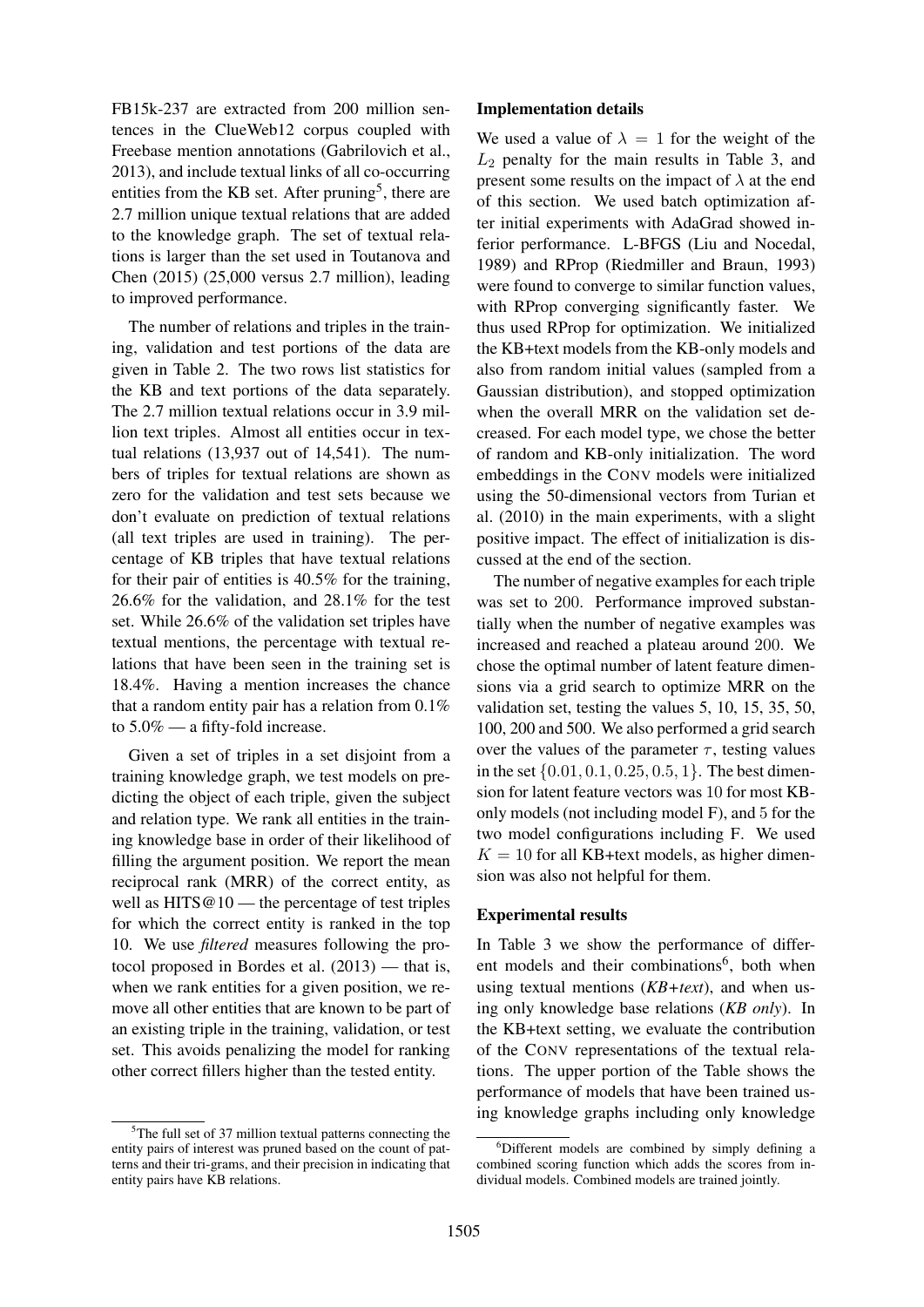|      | # Relations |        | $\#$ Entities $\#$ Triples in Train / Validation / Test |
|------|-------------|--------|---------------------------------------------------------|
| KВ   | 237         | 14.541 | 272.115 / 17.535 / 20, 466                              |
| Text | 2.740k      | 13.937 | 3.978k/0/0                                              |

| Model                                    | Overall |         | With mentions |         | Without mentions |         |  |  |  |  |
|------------------------------------------|---------|---------|---------------|---------|------------------|---------|--|--|--|--|
|                                          | MRR     | HITS@10 | MRR           | HITS@10 | <b>MRR</b>       | HITS@10 |  |  |  |  |
| KB only                                  |         |         |               |         |                  |         |  |  |  |  |
| $\mathbf{F}$                             | 16.9    | 24.5    | 26.4          | 49.1    | 13.3             | 15.5    |  |  |  |  |
| E                                        | 33.2    | 47.6    | 25.5          | 37.8    | 36.0             | 51.2    |  |  |  |  |
| <b>DISTMULT</b>                          | 35.7    | 52.3    | 26.0          | 39.0    | 39.3             | 57.2    |  |  |  |  |
| E+DISTMULT                               | 37.3    | 55.2    | 28.6          | 42.9    | 40.5             | 59.8    |  |  |  |  |
| F+E+DISTMULT                             | 33.8    | 50.1    | 15.0          | 26.1    | 40.7             | 59.0    |  |  |  |  |
| KB and text                              |         |         |               |         |                  |         |  |  |  |  |
| $F(\tau = 1)$                            | 19.4    | 27.9    | 35.4          | 61.6    | 13.4             | 15.5    |  |  |  |  |
| CONV-F $(\tau = 1)$                      | 19.2    | 28.4    | 34.9          | 63.7    | 13.3             | 15.4    |  |  |  |  |
| $E(\tau = 0)$                            | 33.2    | 47.6    | 25.5          | 37.8    | 36.0             | 51.2    |  |  |  |  |
| CONV-E $(\tau = 0)$                      | 33.2    | 47.6    | 25.5          | 37.8    | 36.0             | 51.2    |  |  |  |  |
| DISTMULT ( $\tau = 0.01$ )               | 36.1    | 52.7    | 26.5          | 39.5    | 39.6             | 57.5    |  |  |  |  |
| CONV-DISTMULT ( $\tau = 0.25$ )          | 36.6    | 53.5    | 28.3          | 43.4    | 39.7             | 57.2    |  |  |  |  |
| $E + DISTMULT$ ( $\tau = 0.01$ )         | 37.7    | 55.7    | 28.9          | 43.4    | 40.9             | 60.2    |  |  |  |  |
| CONV-E + CONV-DISTMULT ( $\tau = 0.25$ ) | 40.1    | 58.1    | 33.9          | 49.9    | 42.4             | 61.1    |  |  |  |  |

Table 2: The statistics of dataset FB15k-237.

Table 3: Results on FB15k-237 for KB only and KB+text inference, with basic models versus the proposed CONV-augmented models. The values of the hyper-parameter  $\tau$  (as shown in the Table) were chosen to maximize MRR on the validation set. The reported numbers were obtained for the test set.

base relations, and are not using any information from textual mentions. The lower portion of the Table shows the performance when textual relations are added to the training knowledge graph and the corresponding training loss function. Note that all models predict based on the learned knowledge base relation and entity representations, and the textual relations are only used at training time when they can impact these representations.

The performance of all models is shown as an overall MRR (scaled by 100) and HITS@10, as well as performance on the subset of triples that have textual mentions (column *With mentions*), and ones that do not (column *Without mentions*). Around 28% of the test triples have mentions and contribute toward the measures in the *With mentions* column, and the other 72% of the test triples contribute to the *Without mentions* column.

For the KB-only models, we see the performance of each individual model F, E, and DIST-MULT. Model F was the best performing single model from (Riedel et al., 2013), but it does not perform well when textual mentions are not used. In our implementation of model F, we created entity pair parameters only for entity pairs that cooccur in the text data (Riedel et al. (2013) also trained pairwise vectors for co-occuring entities

only, but all of the training and test tuples in their study were co-occurring)<sup>7</sup>. Without textual information, model F is performing essentially randomly, because entity pairs in the test sets do not occur in training set relations (by construction of the dataset). Model E is able to do surprisingly well, given that it is making predictions for each object position of a relation without considering the given subject of the relation. DISTMULT is the best performing single model. Unlike model F, it is able to share parameters among entity pairs with common subject or object entities, and, unlike model E, it captures some dependencies between the subject and object entities of a relation. The combination of models E+DISTMULT improves performance, but combining model F with the other two is not helpful.

The lower portion of Table 3 shows results when textual relations are added to the training knowledge graph. The basic models treat the textual relations as atomic and learn a separate latent feature vector for each textual relation. The CONV- models use the compositional representations of tex-

Learning entity pair parameters for all entity pairs would result in 2.2 billion parameters for vectors with dimensionality 10 for our dataset. This was infeasible and was also not found useful based on experiments with vectors of lower dimensionality.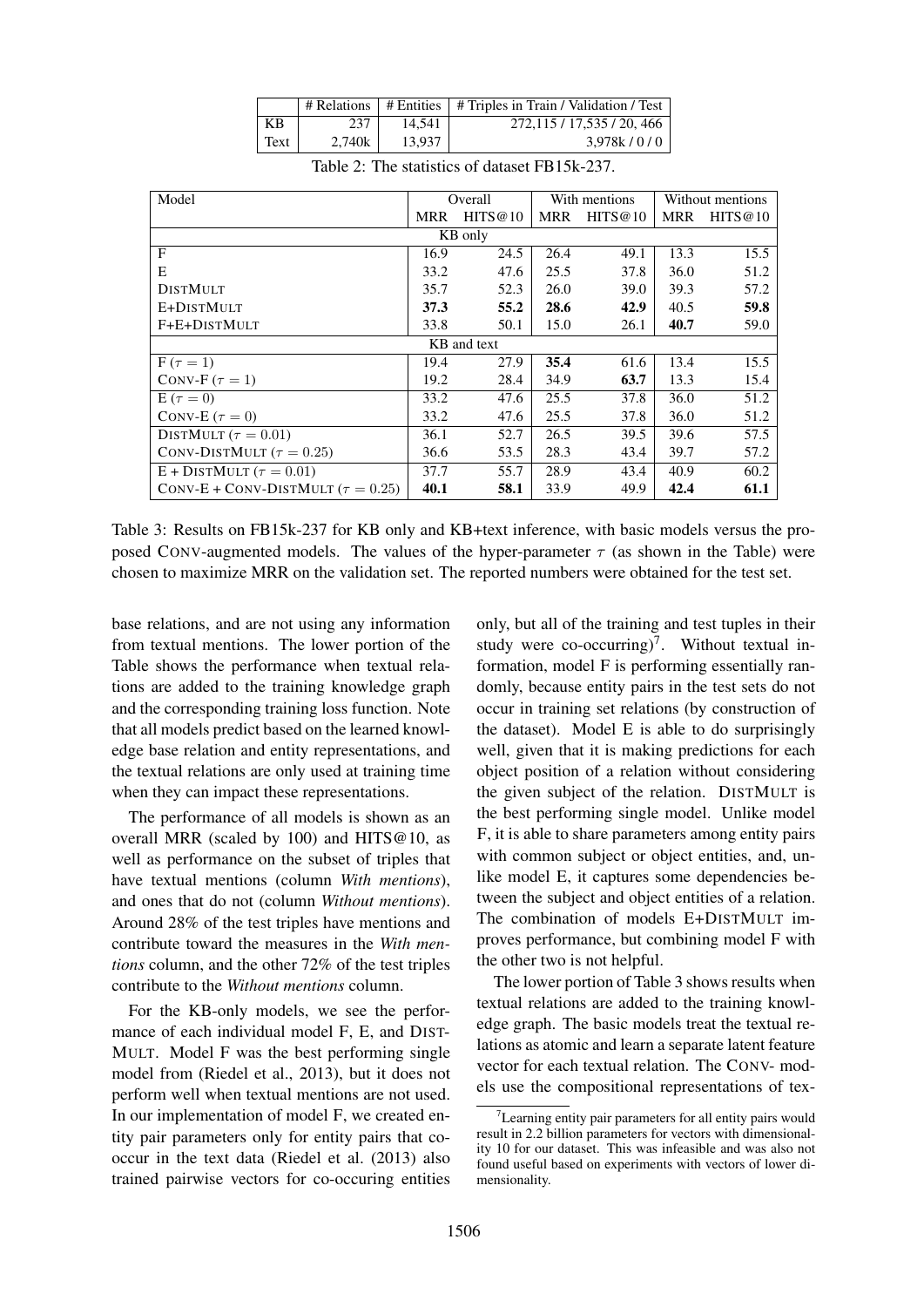tual relations learned using the convolutional neural network architecture shown in Figure 4. We show the performance of each individual model and its corresponding variant with a CONV parameterization. For each model, we also show the optimal value of  $\tau$ , the weight of the textual relations loss. Model F is able to benefit from textual relations and its performance increases by 2.5 points in MRR, with the gain in performance being particularly large on test triples with textual mentions. Model F is essentially limiting its space of considered argument fillers to ones that have cooccurred with the given subject entity. This gives it an advantage on test triples with textual mentions, but model F still does relatively very poorly overall when taking into account the much more numerous test triples without textual mentions. The CONV parameterization performs slightly worse in MRR, but slightly better in HITS@10, compared to the atomic parameterization. For model E and its CONV variant, we see that text does not help as its performance using text is the same as that when not using text and the optimal weight of the text is zero. Model DISTMULT benefits from text, and its convolutional text variant CONV-DISTMULT outperforms the basic model, with the gain being larger on test triples with mentions.

The best model overall, as in the KB-only case, is E+DISTMULT. The basic model benefits from text slightly and the model with compositional representations of textual patterns CONV-E+CONV-DISTMULT, improves the performance further, by 2.4 MRR overall, and by 5 MRR on triples with textual mentions. It is interesting that the text and the compositional representations helped most for this combined model. One hypothesis is that model E, which provides a prior over relation arguments, is needed in combination with DISTMULT to prevent the prediction of unlikely arguments based on noisy inference from textual patterns and their individual words and dependency links.

# Hyperparameter Sensitivity

To gain insight into the sensitivity of the model to hyper-parameters and initialization, we report on experiments starting with the best model CONV-E + CONV-DISTMULT from Table 3 and varying one parameter at a time. This model has weight of the textual relations loss  $\tau = 0.25$ , weight of the  $L_2$  penalty  $\lambda = 1$ , convolution window size of

three, and is initialized randomly for the entity and KB relation vectors, and from pre-trained embeddings for word vectors (Turian et al., 2010). The overall MRR of the model is 40.4 on the validation set (test results are shown in the Table).

When the weight of  $\tau$  is changed to 1 (i.e., equal contribution of textual and KB relations), the overall MRR goes down to 39.6 from 40.4, indicating the usefulness of weighting the two kinds of relations non-uniformly. When  $\lambda$  is reduced to 0.04, MRR is 40.0 and when  $\lambda$  is increased to 25, MRR goes down to 38.9. This indicates the  $L_2$  penalty hyper-parameter has a large impact on performance. When we initialize the word embeddings randomly instead of using pre-trained word vectors, performance drops only slightly to 40.3. If we initialize from a model trained using KBonly information, performance goes down substantially to 38.7. This indicates that initialization is important and there is a small gain from using pre-trained word embeddings. There was a drop in performance to MRR 40.2 when using a window size of one for the convolutional architecture in Figure 4, and an increase to 40.6 when using a window size of five.

# 5 Conclusion and Future Work

Here we explored an alternative representation of textual relations for latent feature models that learn to represent knowledge base and textual relations in the same vector space. We showed that given the large degree of sharing of sub-structure in the textual relations, it was beneficial to compose their continuous representations out of the representations of their component words and dependency arc links. We applied a convolutional neural network model and trained it jointly with a model mapping entities and knowledge base relations to the same vector space, obtaining substantial improvements over an approach that treats the textual relations as atomic units having independent parameterization.

# Acknowledgements

We would like to thank the anonymous reviewers for their suggestions, and Jianfeng Gao, Scott Wen-tau Yih, and Wei Xu for useful discussions.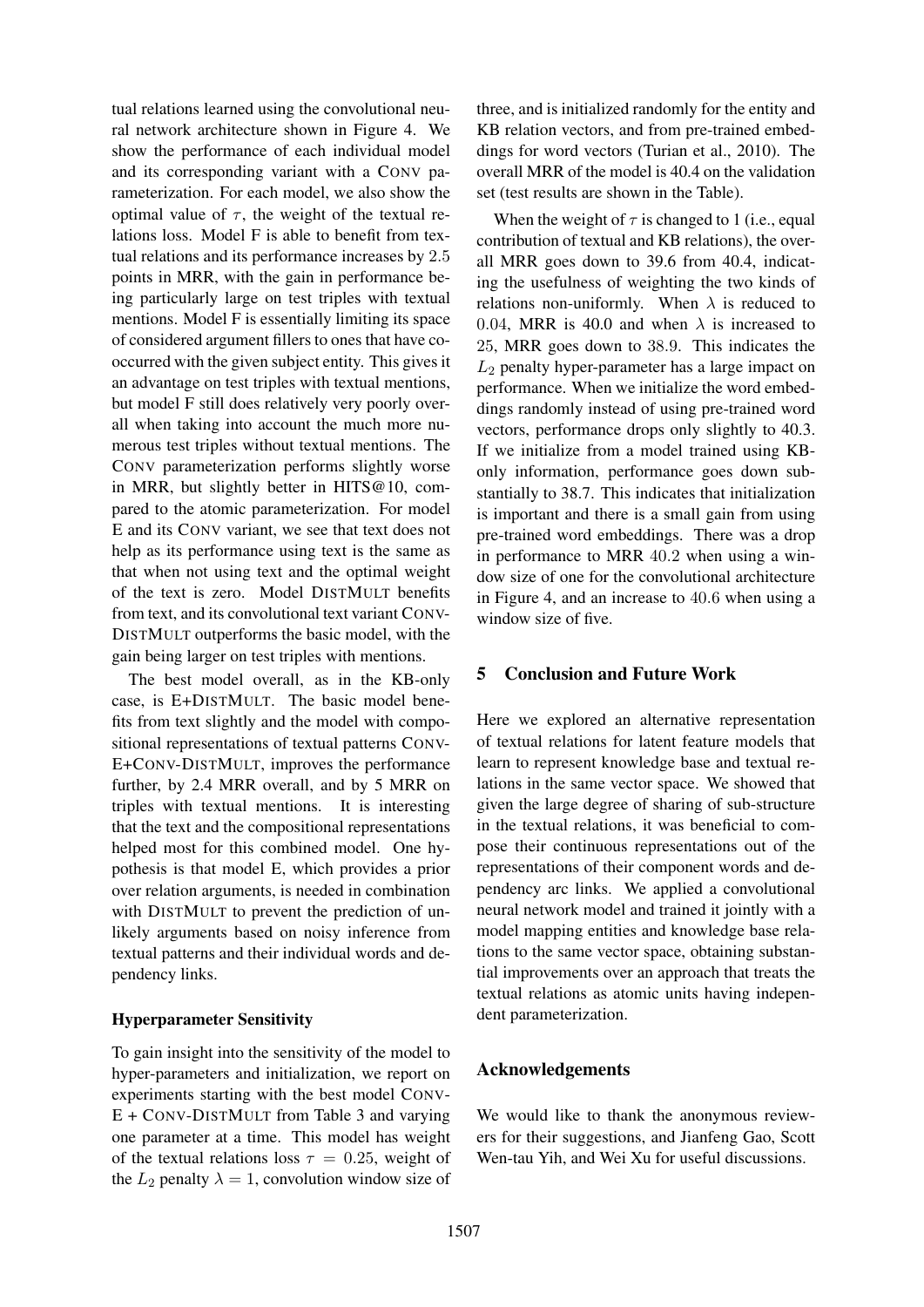### References

- Sören Auer, Christian Bizer, Georgi Kobilarov, Jens Lehmann, Richard Cyganiak, and Zachary Ives. 2007. *Dbpedia: A nucleus for a web of open data*. Springer.
- Kurt Bollacker, Colin Evans, Praveen Paritosh, Tim Sturge, and Jamie Taylor. 2008. Freebase: a collaboratively created graph database for structuring human knowledge. In *Proceedings of the 2008 ACM SIGMOD international conference on Management of data*, pages 1247–1250. ACM.
- Antoine Bordes, Nicolas Usunier, Alberto Garcia-Duran, Jason Weston, and Oksana Yakhnenko. 2013. Translating embeddings for modeling multirelational data. In *Advances in Neural Information Processing Systems (NIPS)*.
- Kai-Wei Chang, Wen-tau Yih, Bishan Yang, and Christopher Meek. 2014. Typed tensor decomposition of knowledge bases for relation extraction. In *Empirical Methods in Natural Language Processing (EMNLP)*.
- Xin Dong, Evgeniy Gabrilovich, Geremy Heitz, Wilko Horn, Ni Lao, Kevin Murphy, Thomas Strohmann, Shaohua Sun, and Wei Zhang. 2014. Knowledge vault: A web-scale approach to probabilistic knowledge fusion. In *International Conference on Knowledge Discovery and Data Mining (KDD)*.
- Evgeniy Gabrilovich, Michael Ringgaard, and Amarnag Subramanya. 2013. FACC1: Freebase annotation of ClueWeb corpora, Version 1 (release date 2013-06-26, format version 1, correction level 0).
- Matt Gardner, Partha Pratim Talukdar, Bryan Kisiel, and Tom Mitchell. 2013. Improving learning and inference in a large knowledge-base using latent syntactic cues. In *Empirical Methods in Natural Language Processing (EMNLP)*.
- Matt Gardner, Partha Talukdar, Jayant Krishnamurthy, and Tom Mitchell. 2014. Incorporating vector space similarity in random walk inference over knowledge bases. In *Empirical Methods in Natural Language Processing (EMNLP)*.
- Matthew R Gormley, Mo Yu, and Mark Dredze. 2015. Improved relation extraction with feature-rich compositional embedding models. *arXiv preprint arXiv:1505.02419*.
- Raphael Hoffmann, Congle Zhang, Xiao Ling, Luke Zettlemoyer, and Daniel S. Weld. 2011. Knowledge-based weak supervision for information extraction of overlapping relations. In *Association for Computational Linguistics (ACL)*.
- Yoon Kim. 2014. Convolutional neural networks for sentence classification. *arXiv preprint arXiv:1408.5882*.
- Ni Lao, Tom Mitchell, and William W Cohen. 2011. Random walk inference and learning in a large scale knowledge base. In *Empirical Methods in Natural Language Processing (EMNLP)*.
- Ni Lao, Amarnag Subramanya, Fernando Pereira, and William W Cohen. with learned syntactic-semantic inference rules. In *Empirical Methods in Natural Language Processing and Computational Natural Language Learning (EMNLP/CoNLL)*.
- Dong C Liu and Jorge Nocedal. 1989. On the limited memory bfgs method for large scale optimization. *Mathematical programming*, 45(1-3):503–528.
- Mike Mintz, Steven Bills, Rion Snow, and Daniel Jurafsky. 2009. Distant supervision for relation extraction without labeled data. In *Association for Computational Linguistics and International Joint Conference on Natural Language Processing (ACL-IJCNLP)*.
- Arvind Neelakantan, Benjamin Roth, and Andrew Mc-Callum. 2015. Compositional vector space models for knowledge base completion. In *ACL*.
- Maximilian Nickel, Volker Tresp, and Hans-Peter Kriegel. 2011. A three-way model for collective learning on multi-relational data. In *Proceedings of the 28th international conference on machine learning (ICML-11)*, pages 809–816.
- Maximilian Nickel, Kevin Murphy, Volker Tresp, and Evgeniy Gabrilovich. 2015. A review of relational machine learning for knowledge graphs: From multi-relational link prediction to automated knowledge graph construction. *arXiv preprint arXiv:1503.00759*.
- Sebastian Riedel, Limin Yao, and Andrew McCallum. 2010. Modeling relations and their mentions without labeled text. In *Machine Learning and Knowledge Discovery in Databases*, pages 148–163. Springer.
- Sebastian Riedel, Limin Yao, Benjamin M. Marlin, and Andrew McCallum. 2013. Relation extraction with matrix factorization and universal schemas. In *North American Chapter of the Association for Computational Linguistics: Human Language Technologies (NAACL-HLT)*.
- Martin Riedmiller and Heinrich Braun. 1993. A direct adaptive method for faster backpropagation learning: The rprop algorithm. In *Neural Networks, 1993., IEEE International Conference on*, pages 586–591. IEEE.
- Alan Ritter, Luke Zettlemoyer, Oren Etzioni, et al. 2013. Modeling missing data in distant supervision for information extraction. *Transactions of the Association for Computational Linguistics*, 1:367–378.